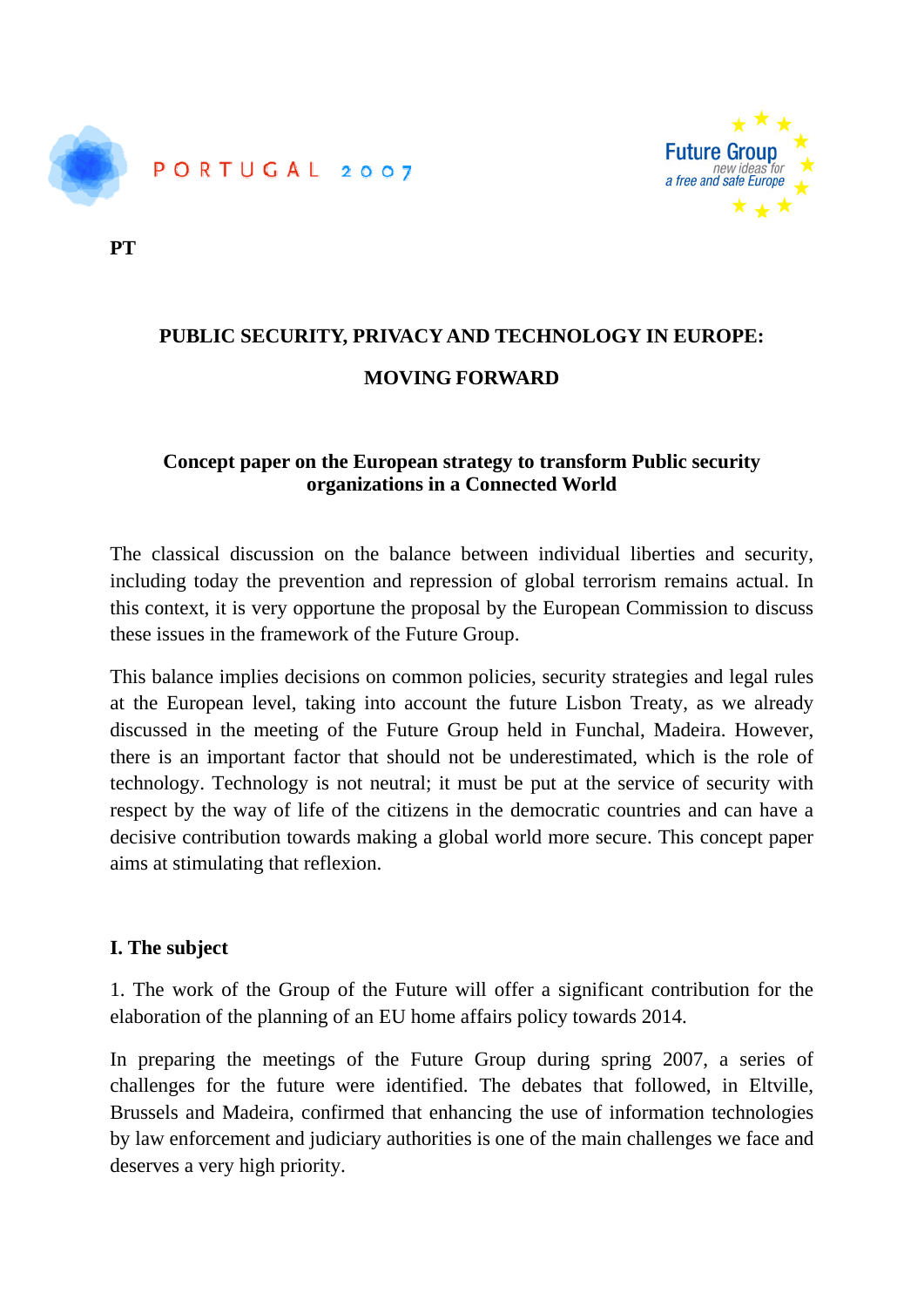This paper is a contribution to the discussions on this challenge from the perspective of crime fighting and crime prevention co-operation in the EU. The aim is in particular to put some questions for discussion with a view to highlight some possible avenues or actions for achieving a co-ordinated and coherent implementation of measures of technological modernization in the area of public security organizations.

2. The modernization of law enforcement structures is occurring at fast pace in all Member-States. The intensive use of Information and Communication Technologies (ICT's) became a crucial part of that process, allowing police forces to improve efficiency and spare human resources, namely to deliver more effective frontline service to communities and face new threats.

A key factor in that drive has been the adoption of changes to previous information technology policies in order to achieve better value and greater efficiency through measures such as the use of off-the-shelf programs (thus reducing the need for customized applications), greater compatibility with partner organizations' ICT systems, simplification of user interfaces (allowing increased staff satisfaction and easier training) and quick adoption of products delivered by security research. New tools (vg. Schengen Information System, Eurodac) made available by European institutions currently allow the sharing of information under new conditions and the modernization of police forces has been stimulated (namely as a requisite to the Schengen enlargement on December 21).

The overall level of technological development already reached and the fast growth of mobile communications and electronic networks will allow a more efficient adoption of advanced collaboration tools to be used by police forces in different countries. The present and future technological environment favours a truly efficient access of public security organizations to scores of information sources, not only the ones that are made available by Interpol and Europol but an immensely growing number of virtual libraries, "document vaults" and news aggregators.

3. Although home affairs are and will be, under the Lisbon Treaty, at the core of each Member State, the built-in limitations - for instance, as to how far the exchange of information by means of information technology can be developed at EU-level – should not be an obstacle to new forms of working together that will require digital platforms of collaboration, under strict rules that guarantee security and data protection.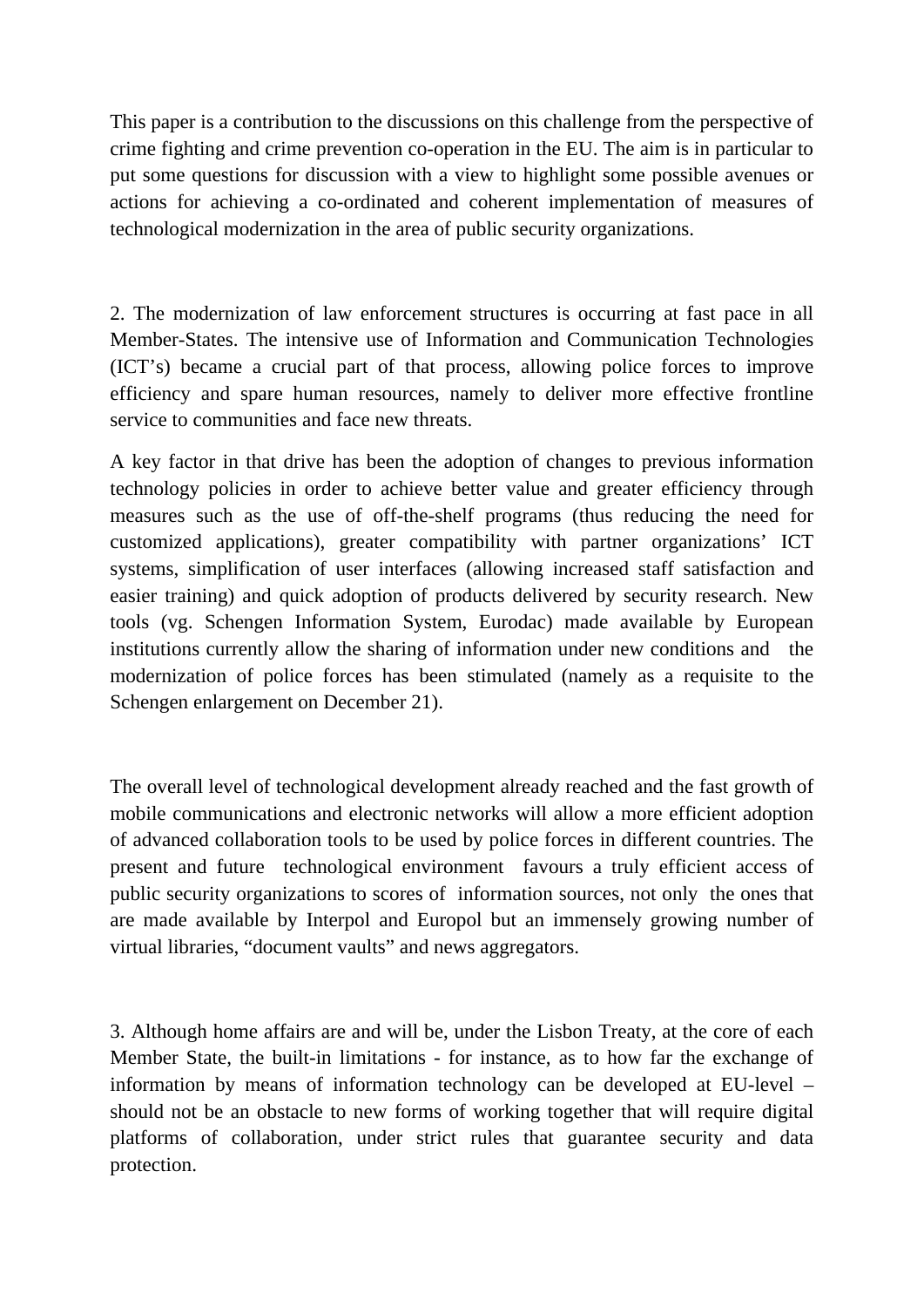There is a consensus on the crucial role that the European Union has to play in the definition of plans that may strengthen the coordination of efforts to fight against terrorism, organised crime and other threats to the EU and its citizens. The Union should therefore be particularly dynamic in demonstrating its capacity to drive forward policies at EU-level and by working together with law enforcement and judicial services in the daily efforts to meet the present challenges and the ones ahead.

Crisis management of terrorist incidents is only one of many areas of security which requires a very significant investment in new technological solutions. It stands to make tremendous progress through the development and integration of satellite and airborne monitoring capabilities, the use of GMES technologies, including multilayer mapping with modelling tools and the development of shared, interactive and secure information, communication and analysis tools.

 The Presidency considers however that similar challenges are to be found across the whole spectrum of security. In the area of the fight against terrorism it decided to focus, besides the pursuit of the Check the Web initiative, on furthering work on the constraints and possibilities of Close Circuit Television (CCTV) technology in particular and detection technology, more in general, for the deterrence, detection and disruption of terrorist attacks, the rapid response thereto and the successful investigation thereof.

Biometric identification and the detection of false documents are also key areas to monitor, apprehend and successfully convict terrorist suspects moving through international transport systems and border posts as are land and maritime border monitoring technologies to address other movements of persons, and trafficking in weapons, explosives or other terrorist weapons.

We try to promote, notably in the working of the "future group", prospective thinking about tomorrow's technological security requirements.

It will be in our view very important to provide strategic guidance to the Union's very substantial security research programs so that the basic and applied research is directed towards meeting the real needs of our intelligence and law enforcement officers.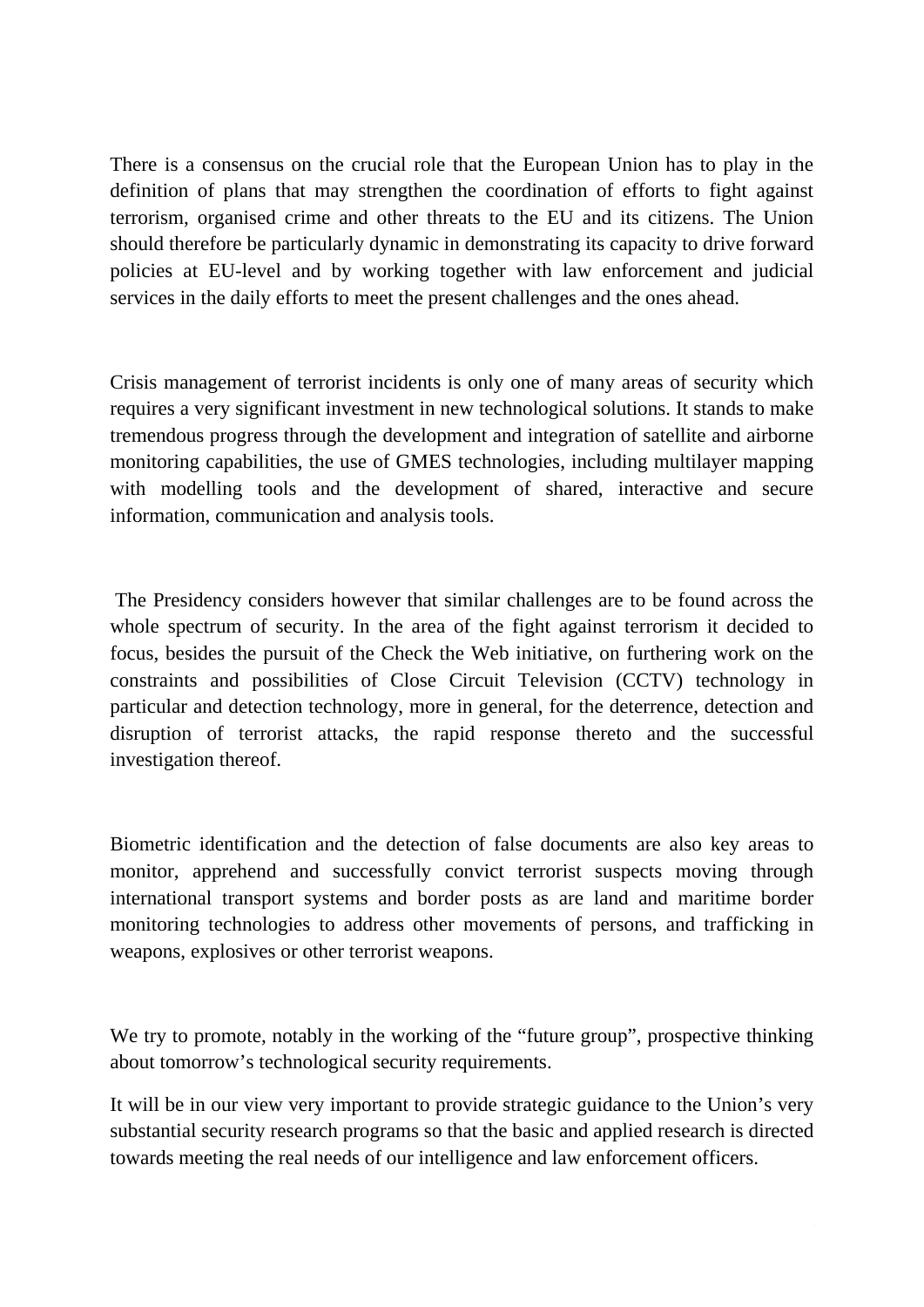That said, there are in the Presidency's view very substantial and simple gains to make by simply knowing and sharing what relevant technology we already have. It is very probably the case that the Union institutions already have at their disposal tools developed for different purposes which could be of significant use for the fight against terrorism in particular and security more in general.

We also believe likely that results of Union financed security research projects may have not been thoroughly scrutinised by security experts of the member states in terms of potential practical use.

Finally, we believe that many Member States have developed or acquired over the years security tools required to meet their individual needs many of which they could be prepared to share with partners, especially if the costs entailed could be met, at least partially by the EU budget.

The Presidency considers it would be worth reflecting on establishing a European pool of security tools. Such "tool pool" would not be a place, a body, or a data-basis but rather an innovative concept allowing member state and EU institutions to make available and secure condition tools of proven or potential use in the security field for appraisal and or testing by authorities of other member states and, where useful, support its mutual deployment e.g. by meeting related license costs, translation and training.

Portugal believes technology can make a very significant contribution to help to prevent and meet tomorrow's challenges. That can often be done at low financial costs, in relatively short time and with very significant productivity gains for our services, allowing our officers to focus on those tasks only they can accomplish. We believe the Union can and should assist."

If on the short run, a toolbox of resources already existent should be made available to Member-States and gradually widened, on the long run, measures should be taken to allow European public security organisations to be on the frontline at a global scale and cooperate with transatlantic partners in the missions necessary to tackle threats already identified and the ones the future will bring.

 4. The process of change has already begun, as the current "Preparatory Action for Security Research" programme includes projects on relevant issues such as imaging for security, crisis early warning situation awareness architecture concepts, testing and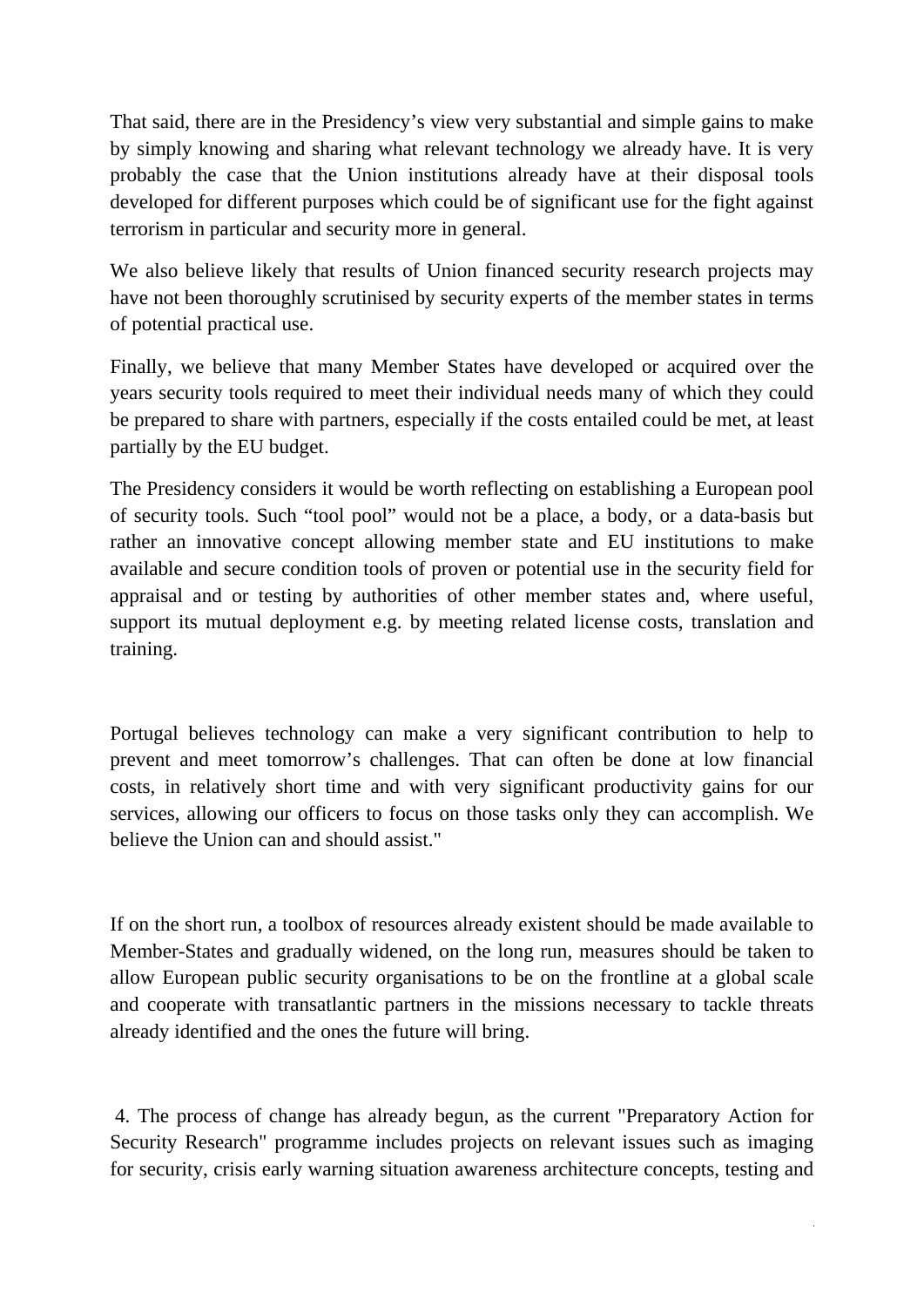certification of biometric components and systems, people realtime observation in Buildings or standards for border security enhancement.

On the other hand, positive results of European policy making should be further expanded and applied. Special attention should be granted to the 2007 communications "on Public-Private Dialogue in Security Research and Innovation" and "on Promoting Data Protection by Privacy Enhancing Technologies". These initiatives were preceded by the 2006 important communications on "A Strategy for a Secure Information Society" and "on Fighting spam, spyware and malicious software". These initiatives taken by the Commission paved the way to relevant measures to be implemented, both by the Commission and the Member States, to tackle security challenges in relation to information systems and networks in the EU, outlined a comprehensive and dynamic policy framework founded on a holistic and multi-stakeholder approach and correctly underlined the need to foster international co-operation to secure networks in our globalized world. As a reaction to these two Communications, a Council Resolution was approved on a Strategy for a Secure Information Society in Europe (2007/C 68/01).

Similarly, further action will be taken in order to allow the Council to endorse farreaching policy objectives and priorities discussed on the Brussels Conference on Public Security, Privacy and Technology (20/11/07).

It should also be taken in consideration that, as a follow-up of the Conference of the Chief Information Officers of the police forces of EU Member States and of relevant European and international police (23-25/05/07) dealing with "Interoperability and data exchange between the European Police Forces", the European Police Chiefs Task Force (EPCTF) drafted a document that outlines briefly and on a high level a vision of the common requirements of the European police on IT support (Common Requirements Vision). At the expanded Troika meeting of the EPCTF on 10 July 2007, Germany was tasked to prepare the first draft of the Common Requirements Vision –document which is still under discussion and highlights that

 "similar to single enterprises or institutions, the police forces in Europe require a common basis for their co-operation. This co-operation is largely dependent on the exchange of information, requiring all participating countries and institutions to make their national IT systems interoperable with other national, trans-national or central IT systems such as SIS, VIS, Europol IS, Interpol, Eurodac, Prüm etc"".

The purpose of the present paper is wider, but, not surprisingly, it converges with the Common Requirements Vision–document in exploring key drivers that influence organizational and operational needs of European public security organizations.

.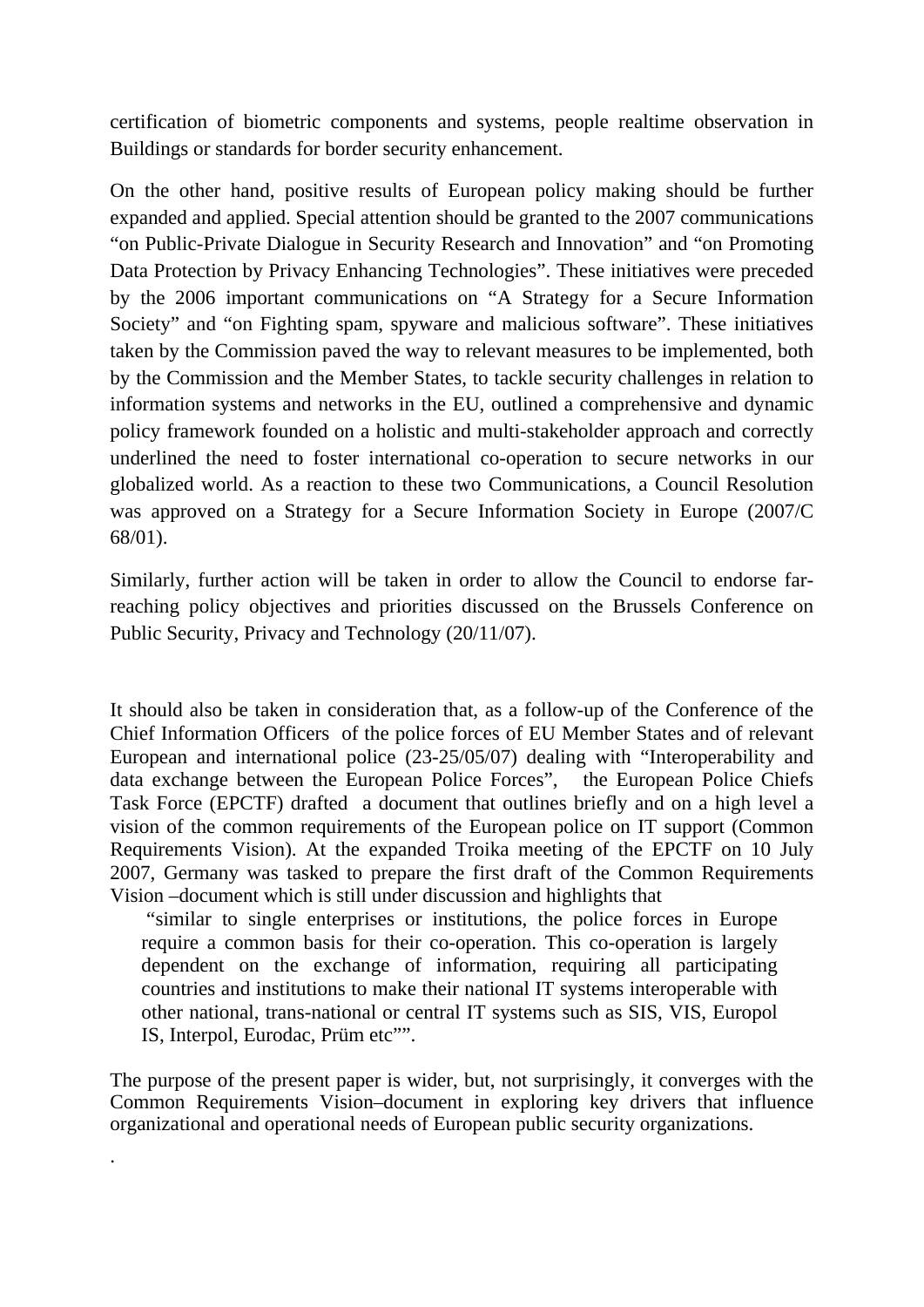#### **II. The Digital tsunami and its consequences for public security organizations**

5. Put in more detail, the present discussion paper seeks to address the identified challenge with a view on how public security organisations should change to grasp the opportunities offered by as increasingly connected world.

The fact that the world is and will become more and more connected and is going digital as more people, machines, and environments are connected has to be duly acknowledged. This change vastly increases the amount of potential information for use in the day-to-day operations of public security organisations.

One obvious illustration is the ability to track the location of any active mobile phone (and to know where it was last switched off and last switched on). This is just the beginning. In the next few years billions of items in the physical world will be connected, using technologies such as radio-frequency identification (RFID), broadband wireless (WiFi, WiMAX), satellite and small area wireless (Bluetooth, wireless USB, ZigBee). This means it will be possible to trace more and more objects in real-time and to analyse their movement and activity retrospectively. We will soon see this with respect to major consumer items such as cars, but this trend is likely to spread quickly to most items of any significant value. In the near future most objects will generate streams of digital data about their location and use – revealing patterns and social behaviours which public security professionals can use to prevent or investigate incidents.

 The recent Conference on "RFID - The next step to The Internet of Things", (15-16 November 2007) identified several social contributions of RFID and THE INTERNET OF THINGS, namely the "potential to benefit people in many ways: safety (e.g., food traceability, healthcare, anti-counterfeiting of drugs); convenience (e.g., shorter queues in supermarkets, more accurate and reliable handling of luggage at airports, automated payment in highway tolls, parking lots, etc.); and accessibility (e.g., disabled people)". The Conference concluded that in the future, the Commission should "stimulate research on security of RFID systems, including light-weight security protocols and advanced key distribution mechanisms, with a view to preventing direct attacks on the tag, the reader and the tag-reader communication" and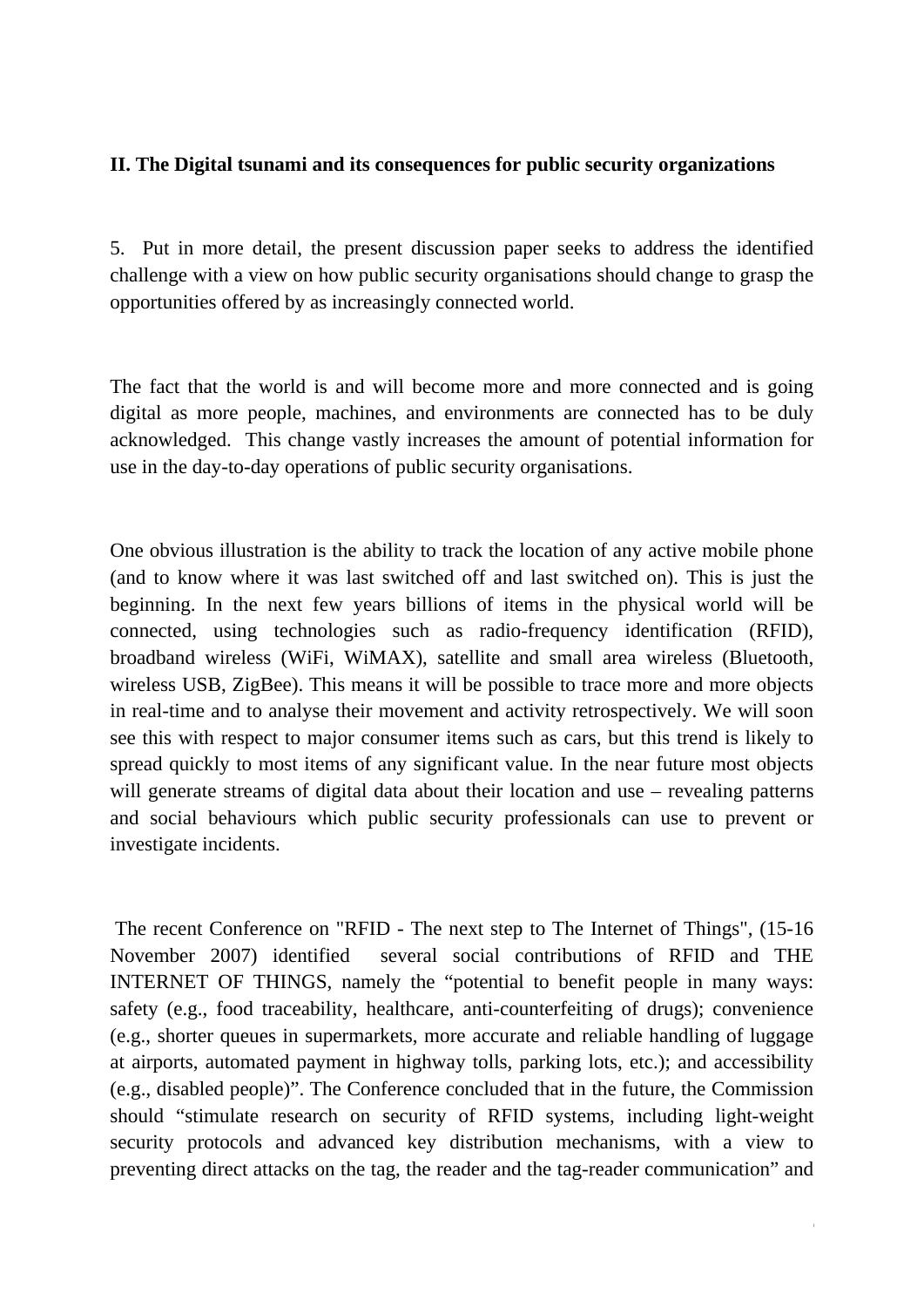"support further development of privacy enhancing technologies as one means to mitigate privacy risks".

The conclusions of the Presidency on the Outcome of the Conference ([www.rfid](http://www.rfid-outlook.pt/)[outlook.pt\) a](http://www.rfid-outlook.pt/)lso mentioned that

"accelerating the process for Europe to take full benefit of the opportunities opened by RFID based applications and THE INTERNET OF THINGS requires effectively addressing at an early stage privacy, data protection, and security concerns in order to assure the confidence of consumers and the industry, and, therefore, it would be desirable to bring as soon as possible these issues to the considerations of the Justice and Internal Affairs Council".

Another expanding source of data is digital transactions. All credit or debit-related purchases already generate monitorable and searchable real-time information; but more and more transactions will be of this kind as we move towards a cashless society where mobile phones or other devices (such as London's Oyster card, Paris's Velib card, the Belgian Proton card etc) are used to make minor purchases.

These trends will be reinforced as biometric measurements are used to enhance security at more and more locations – whether public places such as town halls or train stations; private locations such as amusement venues; or places of work. Most large cities have already seen a significant increase in the use of closed circuit television (CCTV), and usage (by public and private sector organisations) is likely to increase further and to shift from the current analogue technologies to more easily storable and searchable digital technologies.

Further accelerating the tsunami of data is online behaviour. Social networks such as MySpace, FaceBook and SecondLife - and indeed all forms of online activity generate huge amounts of information that can be of use to public security organisations.

These trends have huge implications for public security. Citizens already leave many digital traces as they move around. What is clear, however, is that the number of those traces (and the detailed information they contain) is likely to increase by several orders of magnitude in the next ten years.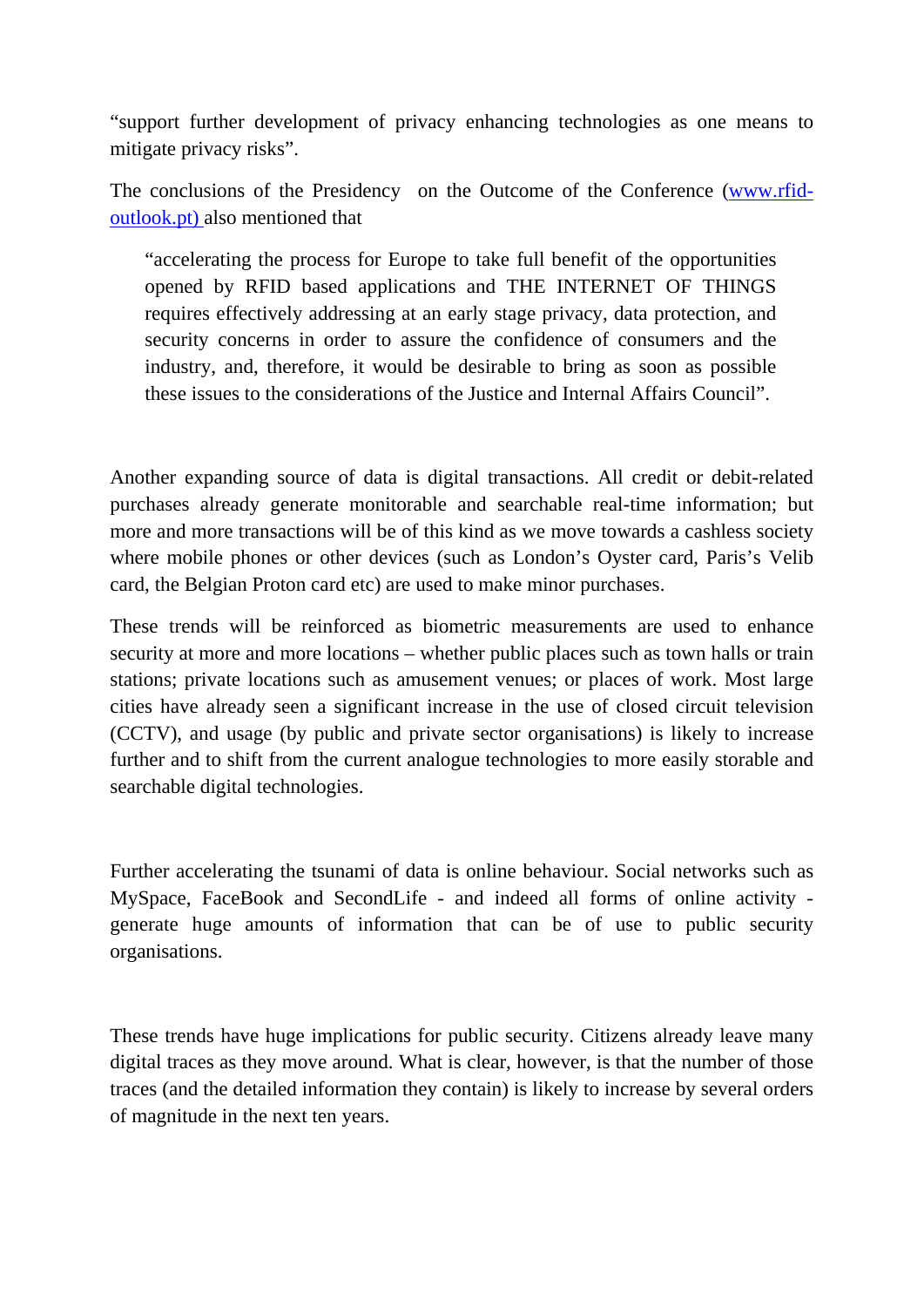Every object the individual uses, every transaction they make and almost everywhere they go will create a detailed digital record. This will generate a wealth of information for public security organisations, and create huge opportunities for more effective and productive public security efforts. There will also be significant risks of criticism where failures occur, since critics will point to the hundreds of ways the authorities could (or should) have noticed what was happening.

Clearly, these developments raise fundamental issues in relation to privacy and how much information about the behaviour of citizens should be shared with States and in what circumstances.

Balancing citizen expectations of privacy against their expectations of proactive protection is not a new dilemma for public security organisations, but it is taking on an ever more acute form.

In the "digital tsunami" environment – which is here to stay and grow– the traditional measures to protect privacy will become less and less effective unless appropriate technological measures are used as an essential complement to legal means.

In order to achieve a sufficient level of protection "privacy enhancing technologies" are – presently and in the foreseeable future- absolutely essential to guarantee civil and political rights in the age of cyberspace.

Paradoxically, those same tools can also be used by terrorists and other criminals. Thus, if data are automatically anonymised, after a certain lapse of time, that procedure may erase evidence of crimes; encryption tools prevent hacking when information is transmitted over the Internet and protect personal data against unlawful processing but may also help conceal criminal plans; cookie-cutters enhance compliance with the principle that data must be processed fairly and that the data subject must be informed about the processing going on, but may also make ineffective police efforts to gather information on illegal activities.

The complex challenge we face is to keep high levels of protection for common citizens and allow the fair use of effective tools against criminals, thus protecting public security.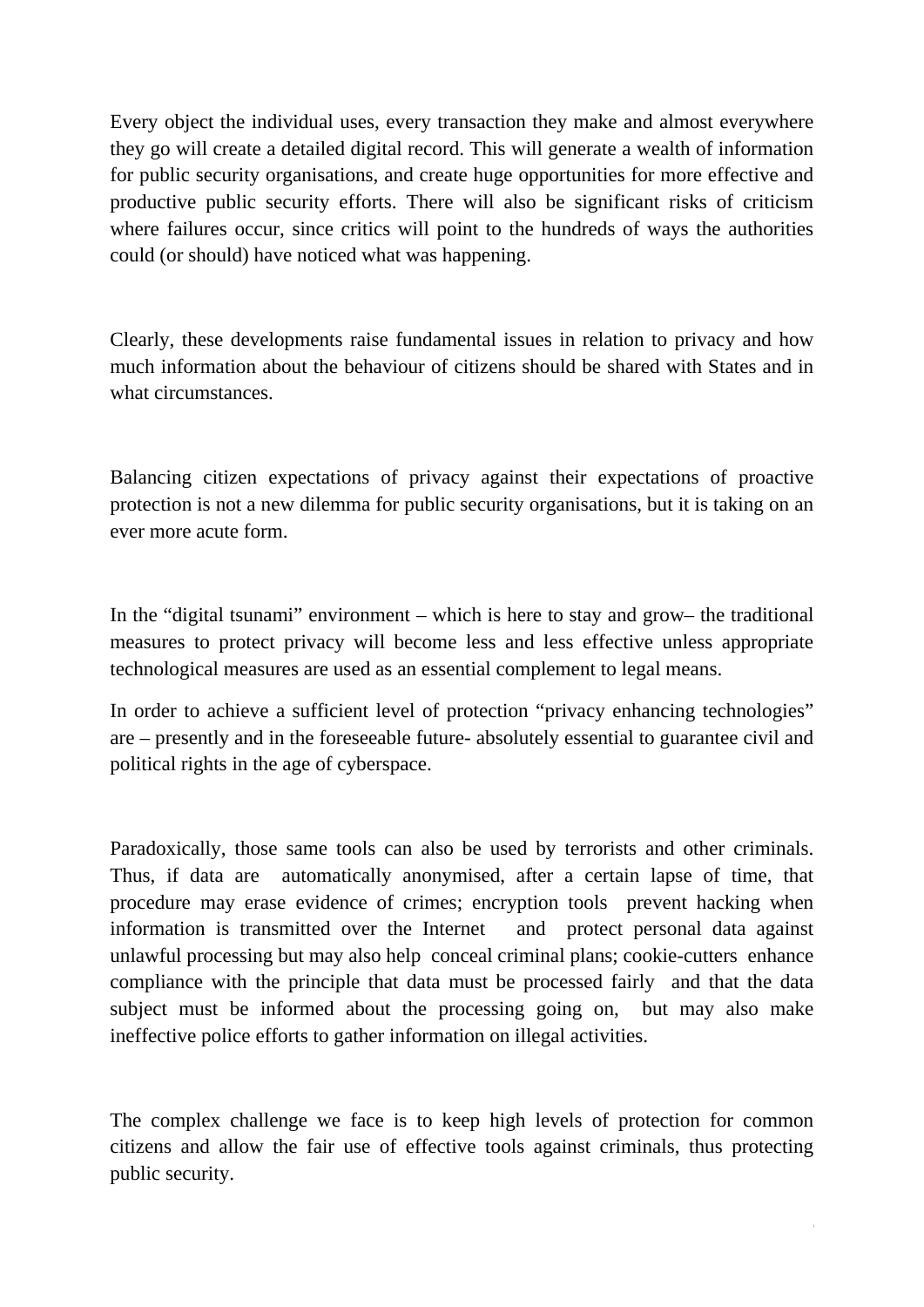6. Many signs show that three principles will define the emerging model for policy and public services:

- Use the networks as a platform for collaboration, communication and creativity;
- Empower the edge, that is, give those closest to a problem the power to make more decisions;
- Harness the "power of us" by linking together all relevant stakeholders so that they jointly resolve the problems they face.

How should public security organisations be transformed in order to tackle the challenges and opportunities of the digital tsunami? What are the challenges to enhance the security tools that may defend the EU and the Member-States and millions of citizens?

# *Challenge 1 – Automate and master data analysis*

7. One implication of the digital tsunami is that data monitoring and analysis will become much more automated.

This trend is starting to be seen in public security , but in areas such as financial services automated data analysis and pattern recognition are already well entrenched. By 2010, in many countries a high percentage of all equities trading is likely to be done using algorithmic trading.

Algorithmic trading uses mathematical models as a means of trading large blocks of shares quickly. The rules built into the model determine the optimal time for an order to be placed that will cause the least amount of impact on a security's price. In addition to trading, large-scale brokers use algorithms internally to support statistical arbitrage trading, event arbitrage, and hedging against risk. Similarly, credit card companies rely on sophisticated programmes that use the purchasing patterns of individual customers to detect and flag up any purchases that are unusual and therefore potentially fraudulent.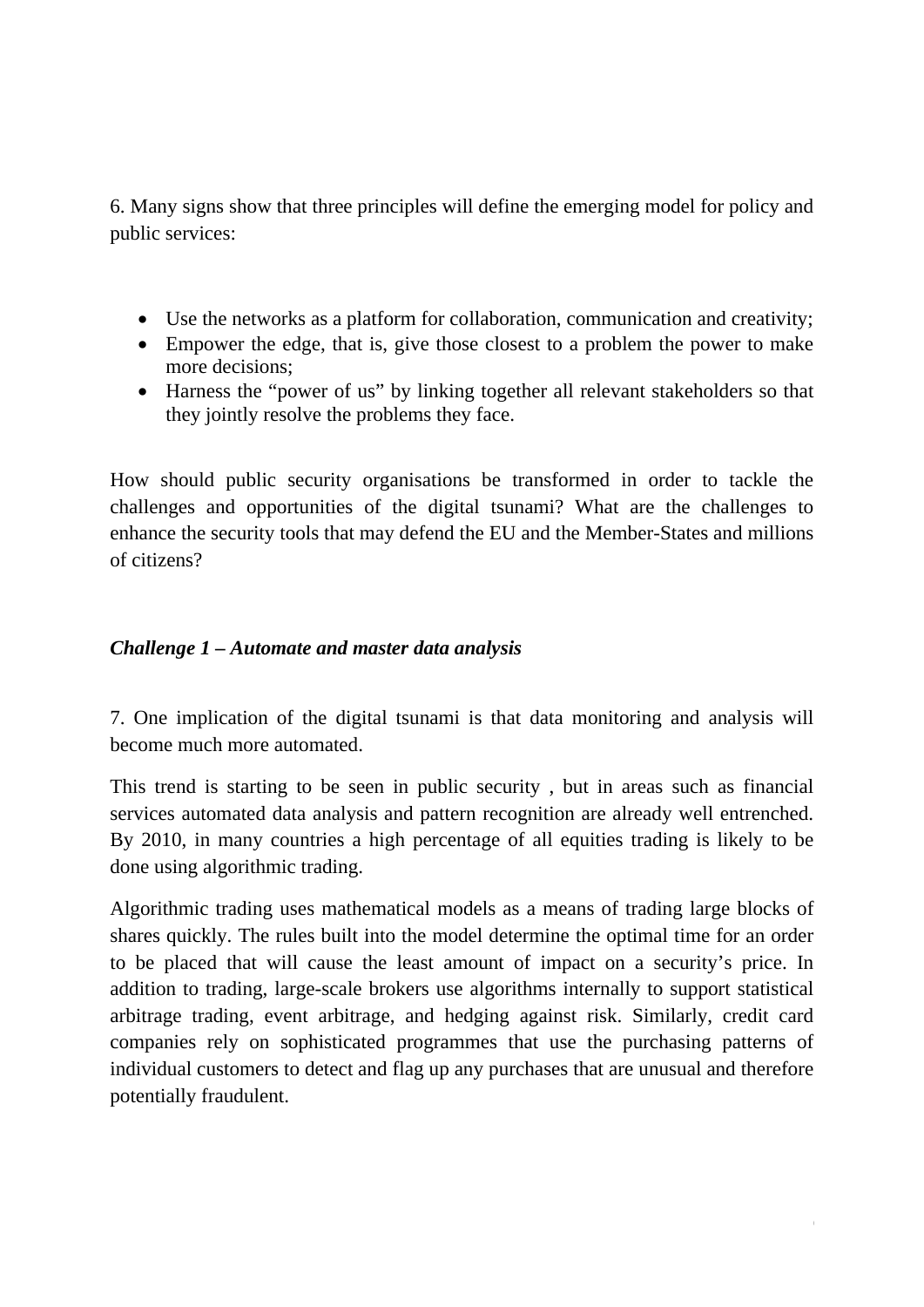Increasingly machines are able not just to analyse records of transactions, but also to analyse visual information as well. Current systems can already identify individuals by their gait or flag up particular types of image, e.g. unattended luggage or a person lying on the ground, apparently injured. Next generation systems are likely to be able to watch for, find and follow even more tightly defined objects, behaviour patterns or events.

These developments mean routine data monitoring and analysis will increasingly be handled by machines; the system will then flag up exceptions (unusual behaviour and anomalies) for human investigation. Some law enforcement agencies are already familiar with this approach in their suspicious transaction monitoring activities carried out by specialised agencies tasked with anti-money laundering activity. But this approach will need to be much more widely understood.

Emerging technologies are likely to push this trend forward in three main areas.

- First, rather than just monitoring a given data stream, these networked systems will start to respond to it intelligently. For example, if a suspicious object is detected on one video feed, the system will examine the object by zooming in on it with other nearby cameras or it might search for images of that object captured earlier on other cameras.
- Second, these systems will work across multiple data streams and multiple types of data stream. For example, if someone in an airport starts making a series of unusual mobile phone calls, the system might monitor the video streams of the areas where that person is more sensitively than it would normally. Or it might check passenger travel information to see if that person or someone related to them is due to arrive or depart in the next couple of hours.
- Finally, the interaction between these systems and humans will become more sophisticated. The system will know the current physical location of the staff it could alert and whether they are available. It will also have automated escalation procedures if alerts are not acted on or if their volume or type is likely to exceed the capacity of the staff to whom they would normally be directed.

## *Challenge 2 – Making Decision-making more distributed*

8. Automation will help turn data into potentially useful information, but the most dramatic improvements in effectiveness will occur as public security organisations get better at using data.

 Faced with the need for real-time decision-making in increasingly complicated situations, public sector organisations will look to empower frontline decision-makers.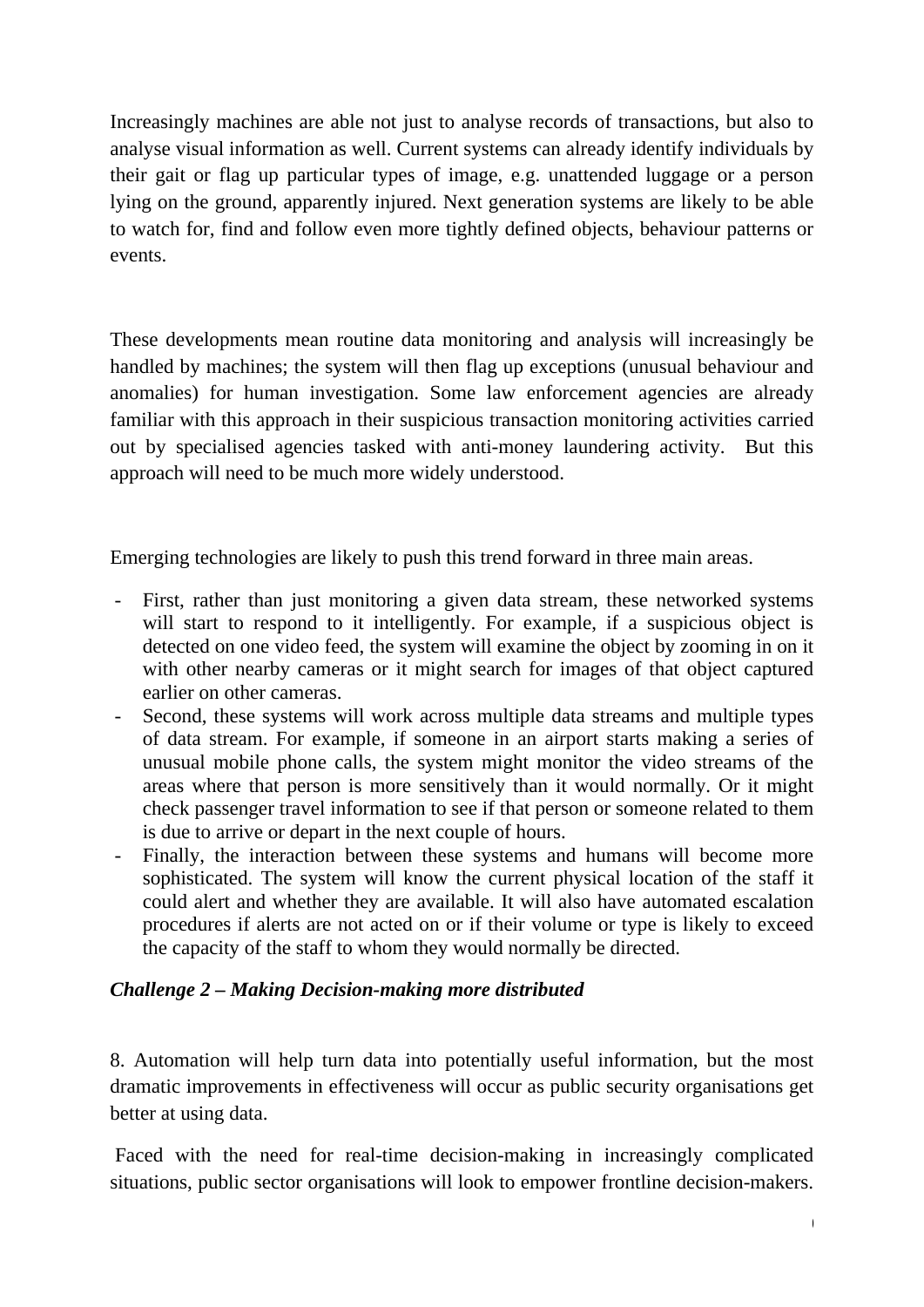In order to achieve this emerging technologies have to be used to ensure that the frontline has the same access to information as the centre and that ,as far as possible, co-ordination is achieved automatically and in real-time.

 This will be made possible by the creation of communication and collaboration platforms that make the right information visible to the right person at the right time and the right place.

These new platforms will be enabled by

- Maximising the extent and quality of connectivity;
- Unifying communications;
- Automating communications.

9. Public security officers are likely to continue to use a wide range of different devices (radios, mobile phones, landlines, pagers, PCs, laptops, PDAs etc) but, unlike today, all these devices will interoperate seamlessly with each other.

The underlying network (or networks) that enable this will be secure, robust and able to handle large amounts of data with more and more of that data being video- and sensor-related. In the near future all key assets will be connected to the network so their location and operational status can be determined in real-time.

Similarly, CCTV cameras may be connected to the network so their output can be viewed from any other device on the network. For example, in an emergency situation a head of police, who may be at home or on the road, will be able to see a live video feed of the situation after a terrorist attack. The content will then follow him from device to device; so he will be able to monitor the same video stream on a screen in his car as he travels and on a mobile device when he leaves the car.

The rich array of communication possibilities that public security officials will be using in the near future will be presence-enabled. When an officer in the field needs to communicate urgently with a particular type of expert, the communications device he is using will show him all the potential channels he could use to contact an expert of this type and whether those particular experts are available at that moment and on which channel.

This "presence" information speeds decision-making and means that the best available people can be brought together quickly to analyse a problem or make a decision. The lengthy process of checking multiple channels in an often fruitless attempt to involve a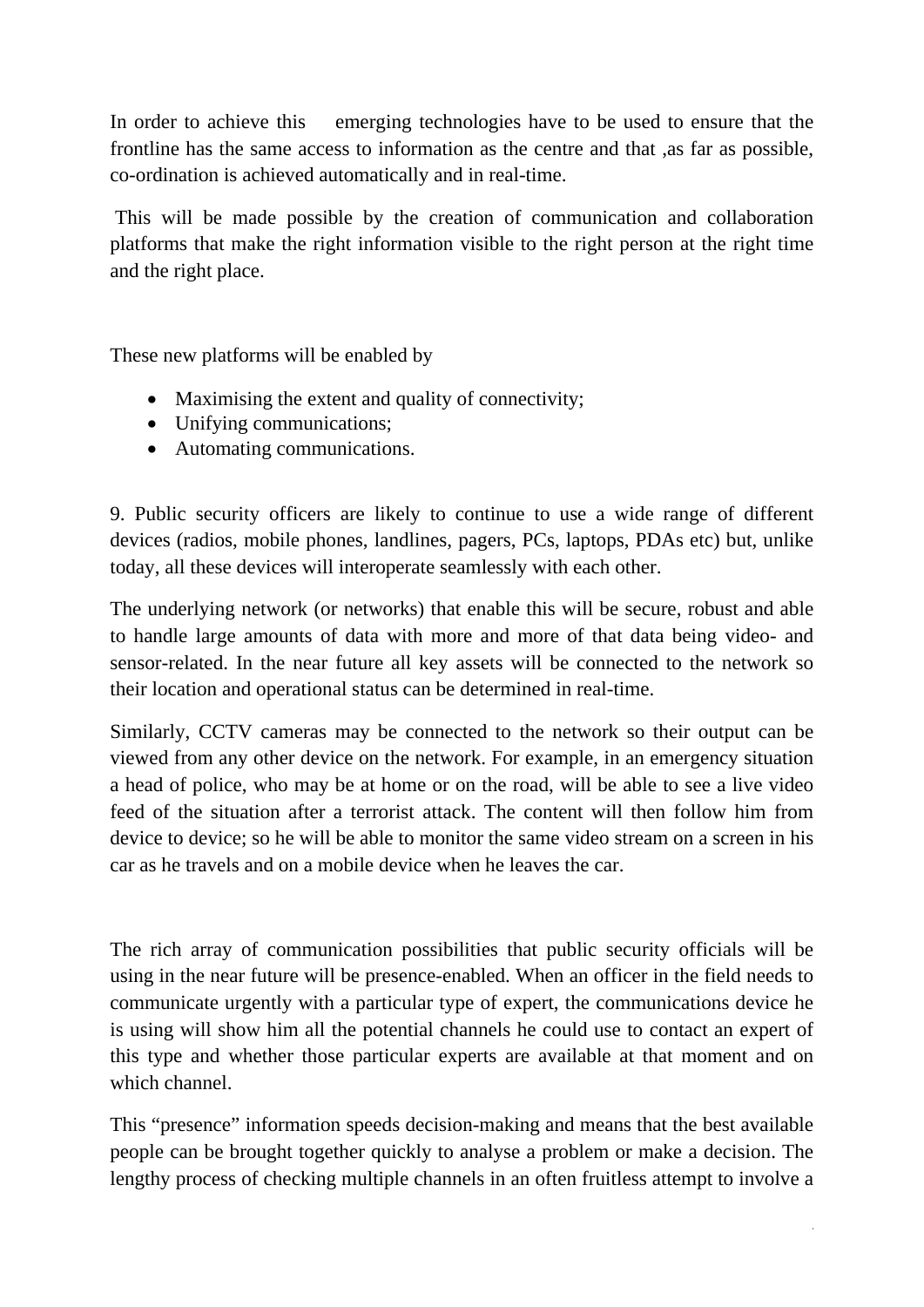particular individual will be replaced by instant awareness of who is available and which channel is the most appropriate to contact them on.

This critical and little understood benefit of the trend towards unified communications is already having significant productivity effects for its advanced users in the private sector.

10. Collaboration itself is also likely to become automated with one-click collaboration opportunities built into work flows and event management. For example, if information about a new type of terrorist threat is entered into a database, this entry will automatically generate communications to a pre-defined list of stakeholders. Those stakeholders will then have one-click options to further distribute the notification or to link up on the most convenient channel with the person who made the original entry. Similarly, they will have access to click-to-collaborate options, which will enable them to set up instant audio or video conferences for group discussion of the notification if necessary.

These technologies are currently all available – all that remains is the more difficult set of tasks involved in deciding how to use them and manage them effectively and safely.

# *Challenge 3 – Transform Decision-support*

11. Automation will increase the effectiveness of public security organisations by releasing people from mundane data-related tasks; but emerging technologies will also play a key role in transforming information into improved decision-making.

Emerging technologies are transforming our ability to pull together disparate sources of data and analysis and integrate them in a virtual, logical and meaningful way for users and systems. For example, open-standard data formats such as XML enable data and maps to be merged, so that information can be visually represented on a map and made available via multi-modal platforms to the desktop or to the mobile handheld devices.

Such services are becoming increasingly commonplace within distributed infrastructures and result in lower administrative cost, higher usability, and greater situational awareness.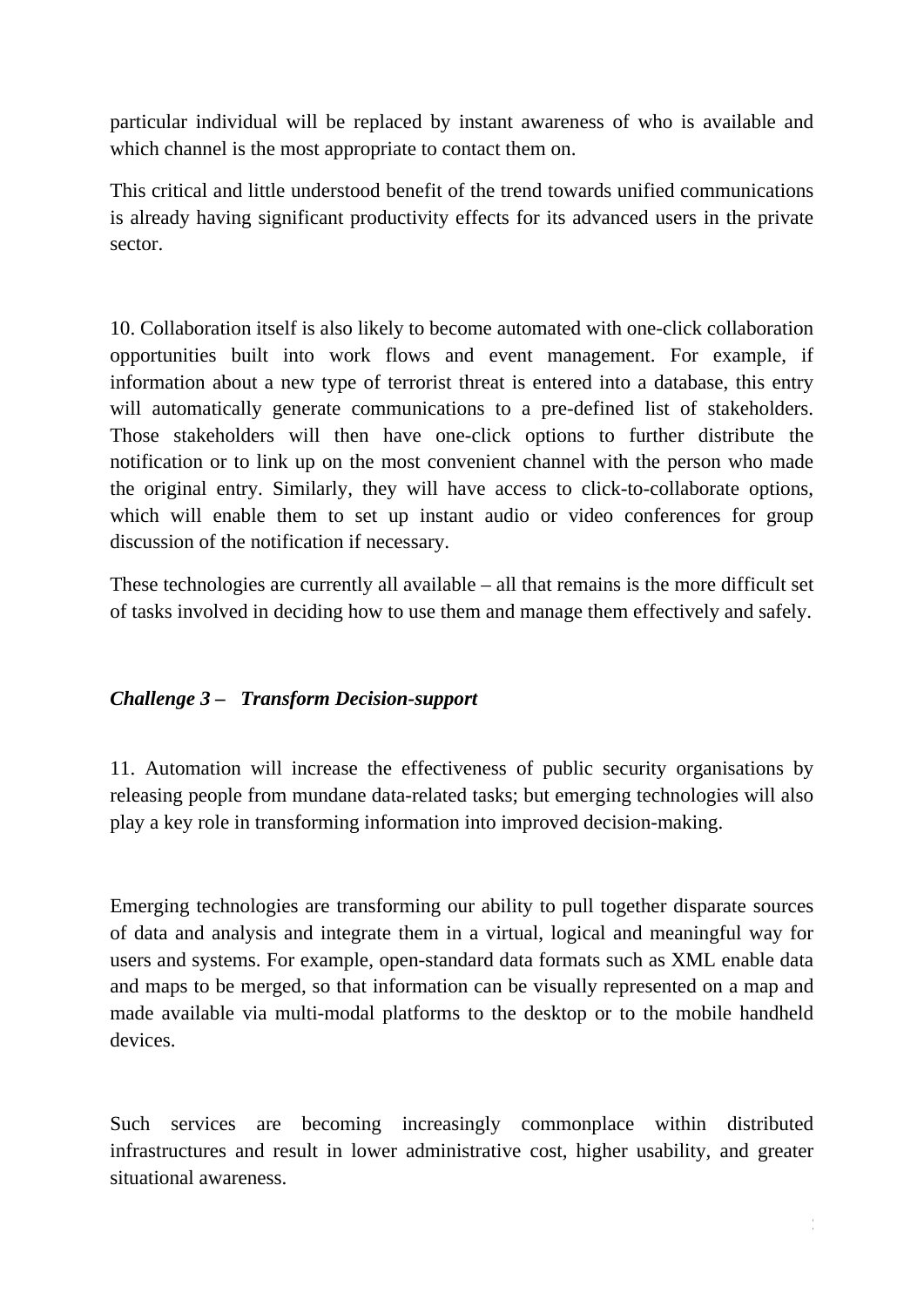These technologies allow all data streams (whether proprietary or open standardsbased) to be transformed into one ubiquitous and common representation. This means that a mass of information can be pulled together and presented in whatever format is most useful to the decision-maker who needs that information.

Furthermore, the systems providing decision-support are also likely to become more intelligent, e.g. if an audio feed or an email mentions a particular type of explosive, the system might automatically offer information on the ten last times that explosive was used or on the location of the ten individuals who have a record of using such an explosive.

12.The increasing power of technology to pull together information in the era of Web 2.0 is already visible today in what are called "Mashups" - hybrid Web applications that combine data from two or more sources into a single tool.

Several websites "mash" publicly available online crime data with cartographic data from digital Maps. The interactive sites allows users to construct maps that display crimes by location, date, and type of crime.

These first-generation mash-ups are relatively simple, but in the near future public security organisations will be building portals that aggregate a huge range of data sources into personalized cockpits for different decision-makers.

The translation and transformation services that enable these mash-ups will increasingly be performed by the network itself rather than on a traditional clientserver basis or as part of a specific application or application process.

This will mean that more of the processing will be done in the hardware at machine speed processing levels rather than by a software application. It will also be done in a distributed manner rather than at one central (potential choke) point within a data center. This network services approach increase the speed at which such operations can be performed and allows for the services to occur in a more distributed and efficient manner than centralized approaches.

The sophistication of these services will continue to evolve and additional services will be performed simultaneously with other processes. For example, in the financial services industry brokerage companies are analysing different types of transactions as they are occurring and re-prioritizing the transactions to ensure the highest priority and most important customers receive immediate attention. For example, in the past if an important customer called their broker out of hours and left a voicemail after other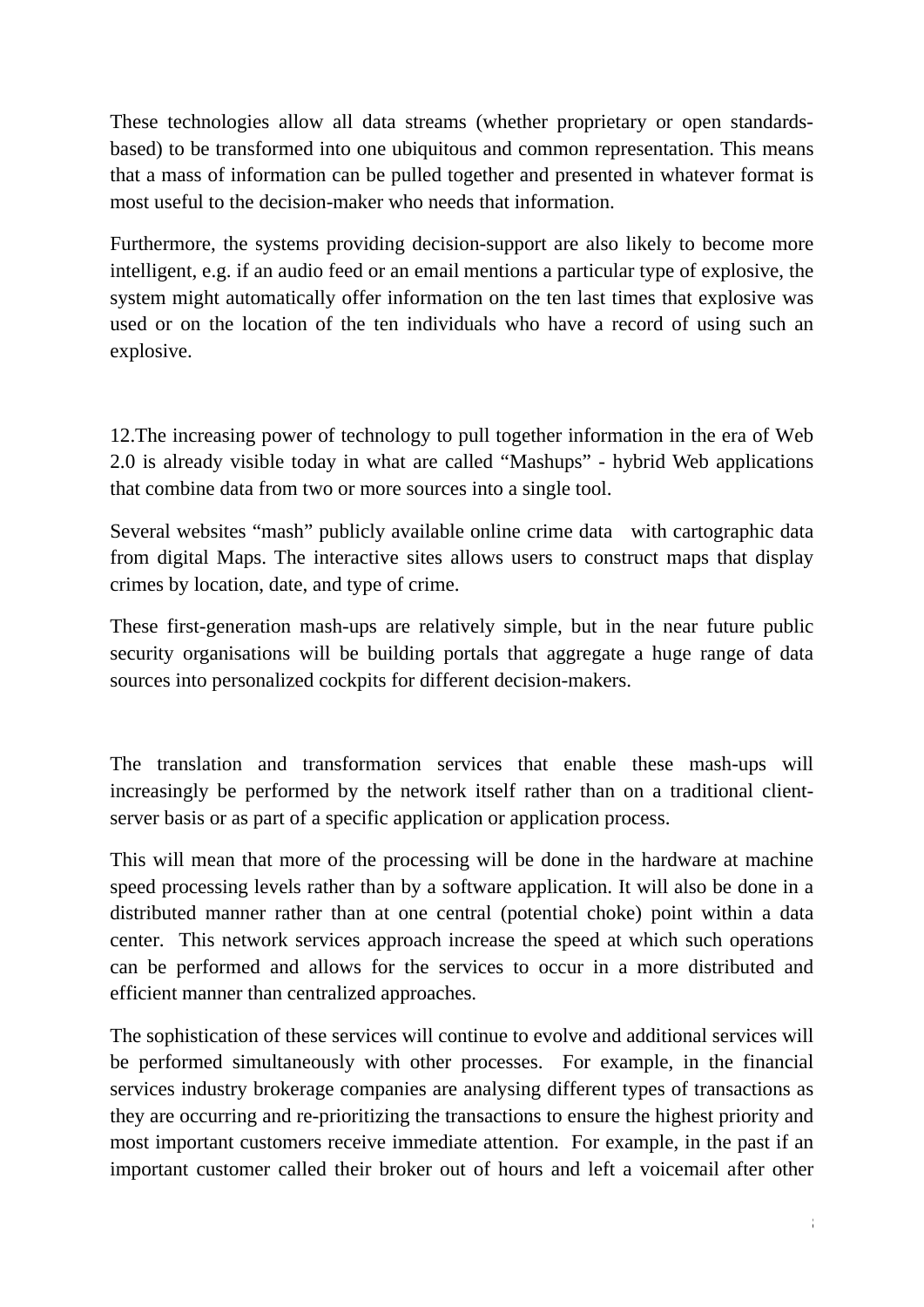voicemails had been left by less important customers, then when the broker looked at his voicemails either the more important customer would not be dealt with first or the broker would have to waste time going through all voicemails to find the most important one. Today, however, the best systems will assess incoming voicemails and emails and reprioritize the broker's inbox (crossing systems and translating as appropriate) so that the more important customer is at the front of the queue when the broker starts his workday. It is this mid-stream analytics and distributed network mining that allows for new services that traditional, more heavily siloed client-server approaches cannot offer.

13.These developments mean that IT systems will increasingly have automated policies that perform actions on decisions and/or destinations.

This will dramatically speed up decision-making and improve its quality. Compliance rule engines will aggregate many disparate policies into a virtual analysis capability that will allow the public security community to increase productivity and effectiveness. For example, if a police request for information after an incident triggers a massive response from the public, the response will be analysed and automatically prioritised or sorted by key word, type, or origin etc. The systems will also be able to highlight interesting patterns, e.g. repeated mentions of the same name or a large number of calls from a particular geographical area etc.

These application network services combined with mash-ups will be all the more important because the amount of potentially useful information generated by nonpublic security sources will accelerate dramatically in coming years. The implication is that safety and security professionals will have numerous sources of data, information, and analytics that they will need to integrate with their own internal data sources to increase their ability to monitor trends, prevent incidents, conduct investigations, organize responses, solicit assistance, and take action. Recent conflicts have shown that the media (and emerging unofficial information sources such as blogs) can sometimes post information faster than official organizations. It is, therefore, critical for public security organisations also to be able to tap into these sources of information.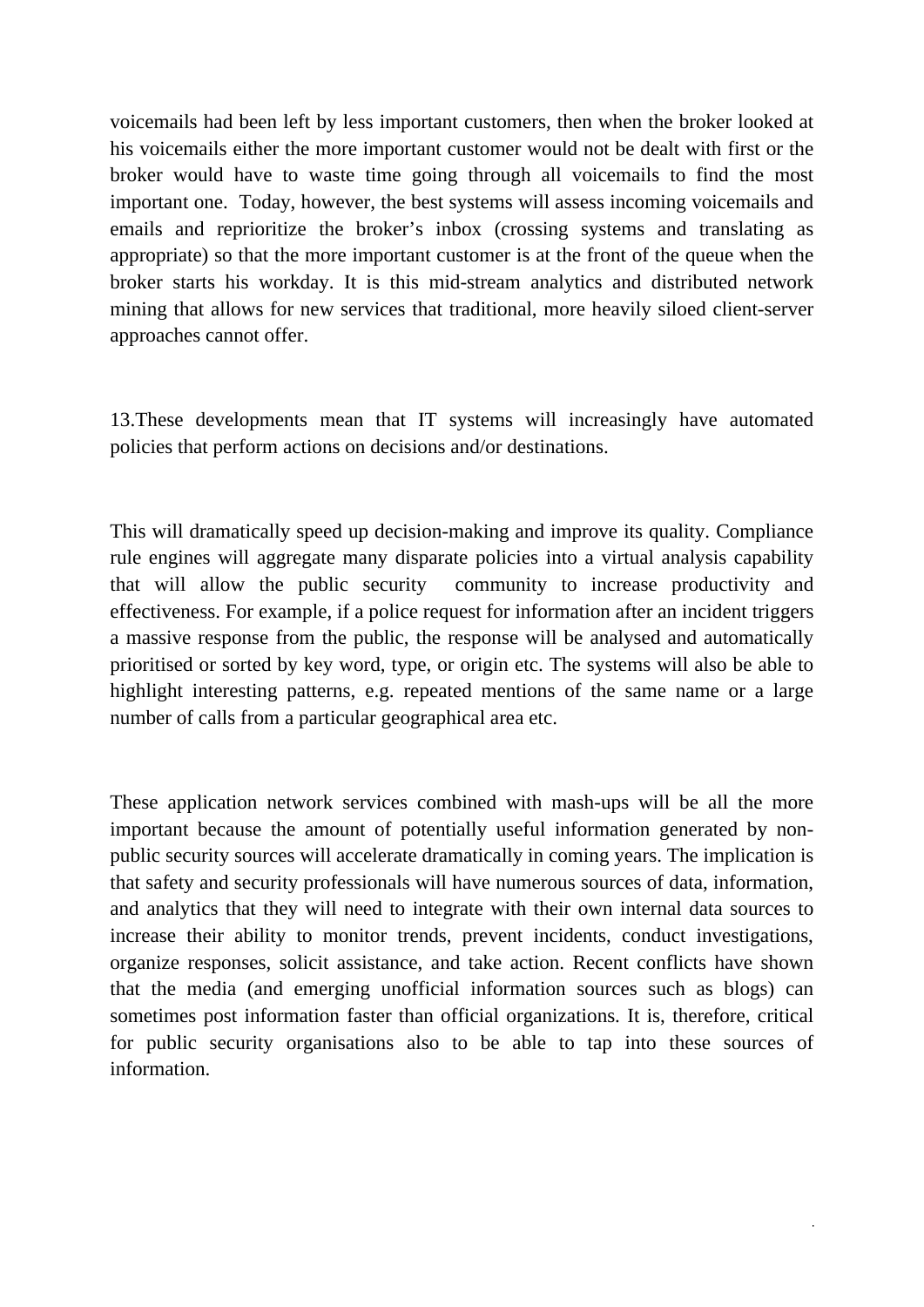14. In the near future second-generation mash-ups that integrate disparate and decentralized sources of data and analysis will form an integral part of day-to-day operations within public security organisations.

 They will also seamlessly integrate communications and collaboration. Effectively mash-ups will create user-centric command centers, accessible via multiple modes of connectivity and devices. These user-centric command centers will provide services that reflect the operational needs and preferences of the user, replacing services that are constrained by the siloed nature of most existing application solutions.

 One way of getting a glimpse of the potential of these multi-service and multi-use environments is to look at what MySpace, FaceBook, and other social network sites are offering consumers today. This type of personalised, real-time information cockpit is what public security officials can expect to see in the not too distant future if the appropriate measures are adopted.

# *III – Implications for the European Union and its Member-States*

15. Information is the key to protecting the public and in an increasingly connected world, public security organisations will have access to almost limitless amounts of potentially useful information.

This is a challenge as well as an opportunity – public security organisations will need to transform the way they work if they are to master this data tsunami and turn it into intelligence that delivers safe, open and resilient communities.

Transformation will focus on a number of key dimensions. Public security organisations will need to automate more of their data monitoring and analysis; and they will need to build vastly more effective communication and collaboration platforms. Grasping the opportunities of a connected world will involve empowering local units and frontline staff to make more decisions. It will also involve automating the interaction between the increasing number of stakeholders (public and private) that have a role to play in protecting citizens from the many threats to public security we now face.

Within these new organisational models, the power of information will be unleashed in dramatic new ways. Decision-makers at the frontline and at the centre will be supported by tools that pull together the most relevant real-time information from a huge range of sources and present the results in the most appropriate, user-friendly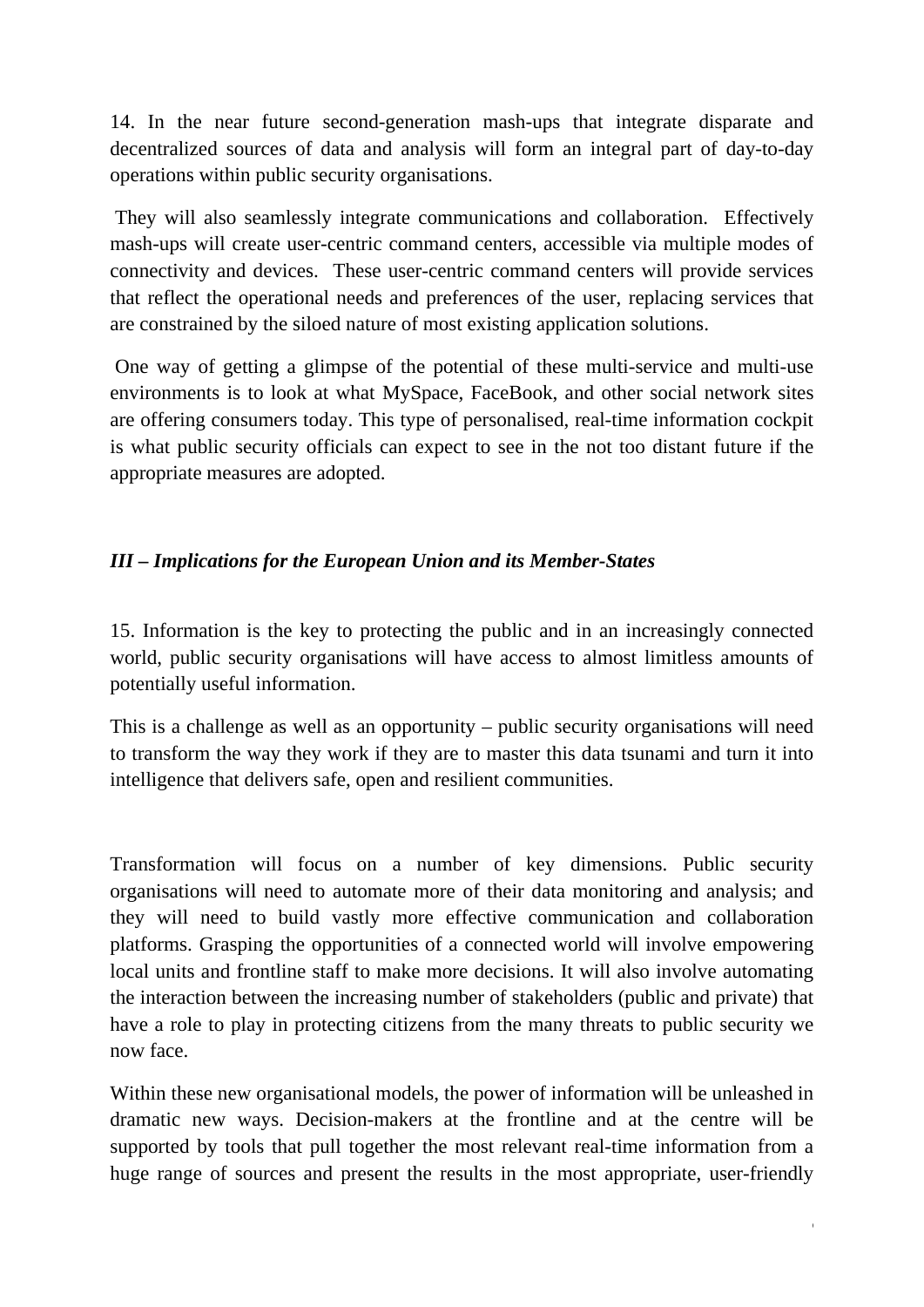way. The key to effectiveness will be using technology to connect the capabilities of a multitude of stakeholders and ensure the right information gets to the right person in the form they are best able to use.

16. The vision set out in this paper has many implications for European Union countries individually and for the Union as a group.

Firstly, it highlights a number of areas that should be seen as priority areas for investment and experimentation. Member States should prioritize investment in innovative technologies that enable automated data analysis and improve real-time collaboration.

Research in these areas should be encouraged, ensuring that ideas can move quickly from a research context to practical implementation.

Secondly, the European Union should ensure that these activities are co-ordinated as efficiently as possible. Member States should be aware of any significant research activities or pilot programmes being undertaken in other Member States and the teams involved in these activities should be given opportunities to share information and collaborate.

Thirdly, Member States individually and collectively should take a "platform" approach to delivering public security. This involves moving beyond interoperability and focussing on a services-oriented approach, so that the outputs from different parts of the system can be shared (within and across organisations) and elements of the system can be easily and quickly reused.

Fourthly, Members States need to focus on building converged platforms – they need to move towards converged networks (or, where necessary, solutions that ensure all their networks can "talk" to each other) and they need to ensure all data streams are digital and capable of being mashed together.

More generally, a focus on building a platform means recognising that public security (particularly in Europe) will always involve a multiplicity of players and therefore the key issues are building systems that enable flexible, real-time collaboration between different organisations. Within this context, it also makes sense to encourage specialisation and sharing rather than an "I-must-have-my-own" mentality.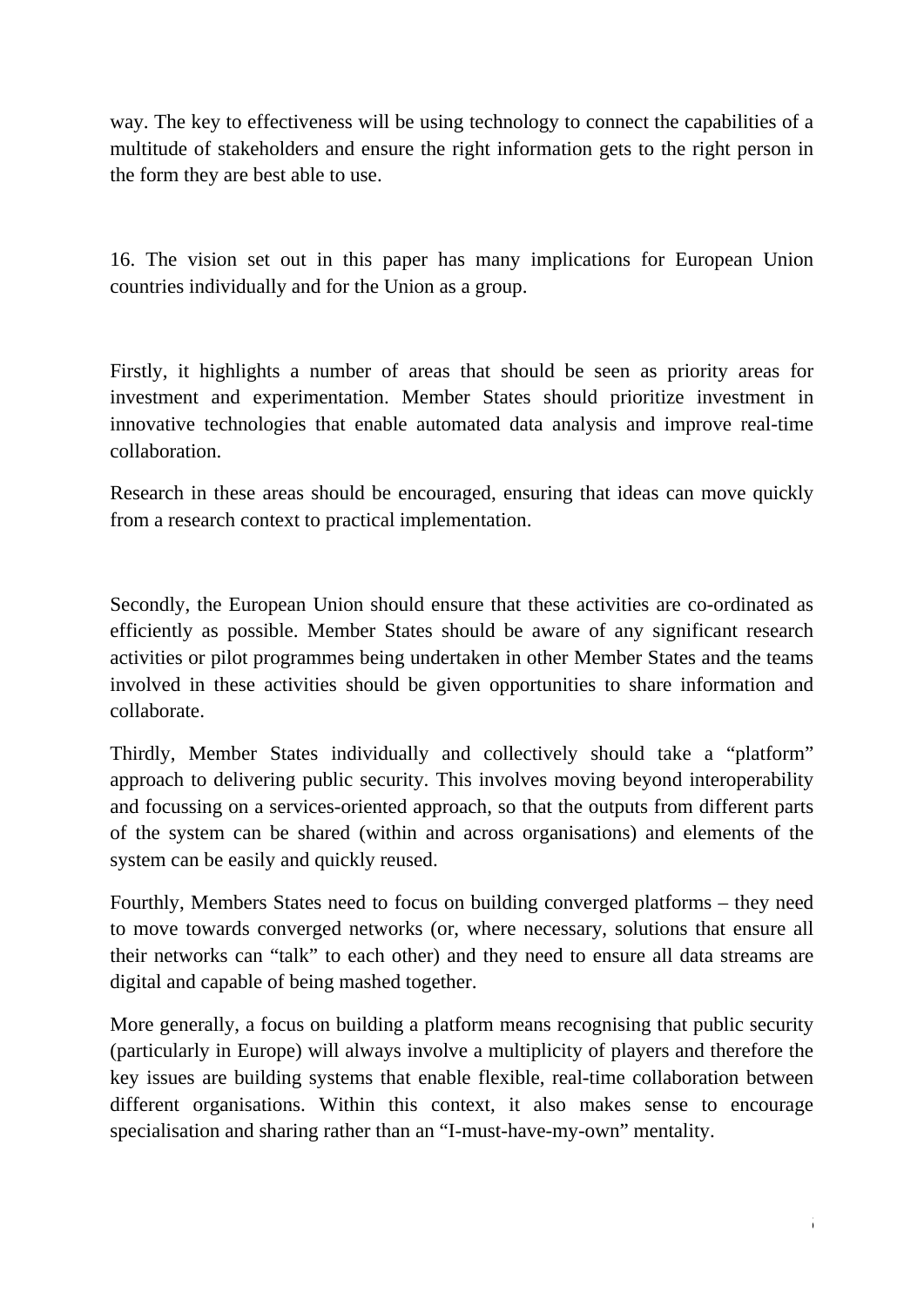17. One way that European countries can ensure they grasp the opportunities described in this white paper is by embracing the Web 2.0 tools that support collaboration and innovation.

The aim should be to encourage virtual communities that enable innovators to network with each other and determine on a peer-to-peer basis the most promising options to explore. That was the methodology that allowed the European network of experts from the countries that took part in the «SISone4ALL» Project to achieve, on a very tight schedule, successful results that made the enlargement of the Schengen space possible.

They widely used the new digital environment to set a virtual help desk 24/7, early warning systems and a team of first-responders to critical situations.

Using Web 2.0 tools to create closed online communities is easy and will become easier and more effective. Another way collaborative innovation could be encouraged would be to use the new collaborative tools in the workings of the European Security Research and Innovation Forum to have a wide and deep discussion amongst experts of the projects that should win support and funding. New approaches of this kind are necessary (in this area as in others) if Europe is to lead the way. Fundamentally, Web 2.0 is about bringing together individuals across organisational and geographical boundaries, making the diversity of Europe an asset rather than a handicap.

18. Efforts should be made to launch an "European Security Tool-Pool" Initiative. In fact, some security capabilities require decades to be established and they will have a life cycle of twenty of thirty years. Maybe that is why when one discusses security capabilities there is a general tendency to consider big budgets.

Of course, expensive solutions will always be available in the market. But, a new environment is developing, in which we can act with technology and even tools we already have and at extremely low marginal costs. The whole cost of making the SISone4ALL clone available to the nine new Schengen members is not in the order of hundreds of millions of Euros – rather that of hundreds of thousands. It is up to us public authorities to ensure that we don't spend more than we absolutely have too in acquiring the tools we need or even that we don't spend money buying what we already have.

On the other hand, many European Countries are spending tax payer's money developing security tools which already were developed elsewhere in the EU and could be adapted at a fraction of the price of building new ones. It is very likely that there are tools already developed for and by European Union institutions – e.g. for